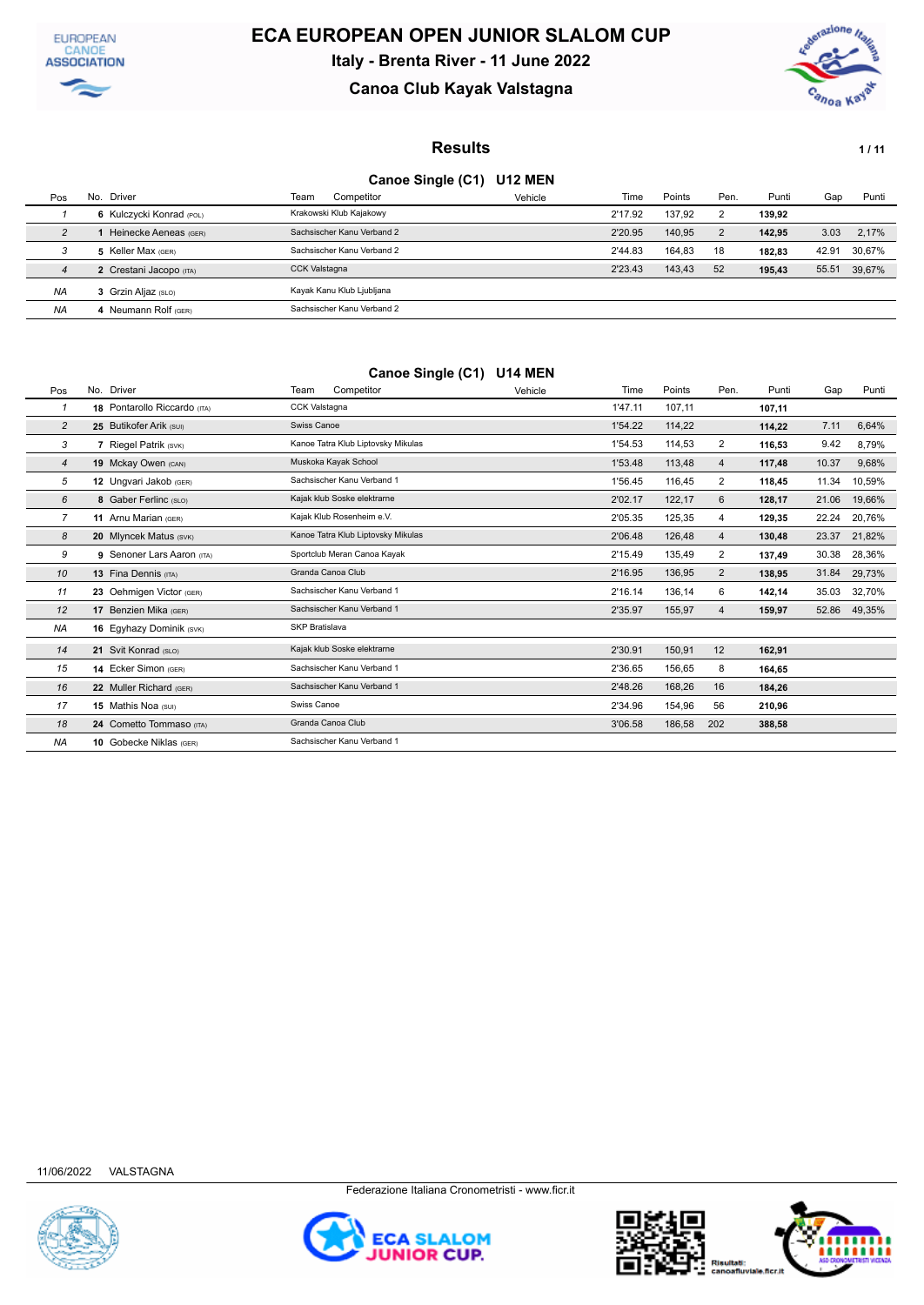



### **Canoa Club Kayak Valstagna**



### **Results** 2/11

### **Canoe Single (C1) U16 MEN**

| Pos | No. Driver                 | Team               | Competitor                           | Vehicle | Time    | Points | Pen.           | Punti  | Gap   | Punti  |
|-----|----------------------------|--------------------|--------------------------------------|---------|---------|--------|----------------|--------|-------|--------|
| 1   | 29 Rizzieri Luca (ITA)     | Canoa Club Ferrara |                                      |         | 1'41.56 | 101,56 |                | 101,56 |       |        |
| 2   | 35 Zimmerman Niels (GER)   |                    | Sachsischer Kanu Verband 1           |         | 1'39.65 | 99,65  | 2              | 101,65 | 0.09  | 0.09%  |
| 3   | 42 Sachers Felix (GER)     |                    | Sachsischer Kanu Verband 1           |         | 1'44.65 | 104,65 |                | 104,65 | 3.09  | 3,04%  |
| 4   | 39 Benzien Jonas (GER)     |                    | Sachsischer Kanu Verband 1           |         | 1'44.73 | 104,73 |                | 104,73 | 3.17  | 3,12%  |
| 5   | 40 Andrej Jeklin (SLO)     |                    | Kajak klub Soske elektrarne          |         | 1'46.67 | 106,67 |                | 106.67 | 5.11  | 5,03%  |
| 6   | 26 Weber Anton (GER)       |                    | Sachsischer Kanu Verband 1           |         | 1'44.86 | 104,86 | $\overline{4}$ | 108,86 | 7.30  | 7,19%  |
| 7   | 41 Trojansek Matej (SLO)   |                    | Kayak Kanu Klub Tacen                |         | 1'49.77 | 109,77 |                | 109,77 | 8.21  | 8,08%  |
| 8   | 34 Formella Anton (GER)    |                    | Sachsischer Kanu Verband 1           |         | 1'52.56 | 112,56 | $\overline{2}$ | 114,56 | 13.00 | 12,80% |
| 9   | 28 Inkrot Paul (GER)       |                    | Sachsischer Kanu Verband 1           |         | 1'53.24 | 113,24 | 2              | 115,24 | 13.68 | 13,47% |
| 10  | 27 Ludwikowski Igor (POL)  |                    | Krakowski Klub Kajakowy              |         | 1'53.62 | 113,62 | $\overline{2}$ | 115,62 | 14.06 | 13,84% |
| 11  | 46 ksiazek Krzysztof (POL) |                    | Krakowski Klub Kajakowy              |         | 1'48.40 | 108,40 | 8              | 116,40 | 14.84 | 14,61% |
| 12  | 43 Golob Aljaz Marko (SLO) |                    | Kayak Kanu Klub Ljubljana            |         | 1'54.98 | 114,98 | $\overline{2}$ | 116,98 | 15.42 | 15,18% |
| 13  | 32 Zimmerman Isaac (CAN)   |                    | Canoe Kayak Canada                   |         | 1'55.54 | 115,54 | 2              | 117,54 | 15.98 | 15,73% |
| 14  | 31 Romano Daniele (ITA)    | Canoa Club Brescia |                                      |         | 1'59.14 | 119,14 | $\overline{4}$ | 123,14 | 21.58 | 21,25% |
| 15  | 44 Frohlich Jachym (CZE)   |                    | KK Roudnice nad Labem Manta Evo Team |         | 2'02.53 | 122,53 | 6              | 128,53 |       |        |
| 16  | 45 Kuschinsky Elias (GER)  |                    | Kajak Klub Rosenheim e.V.            |         | 2'02.83 | 122,83 | 6              | 128,83 |       |        |
| 17  | 30 Matic Licen (SLO)       |                    | Kajak klub Soske elektrarne          |         | 2'00.03 | 120,03 | 10             | 130,03 |       |        |
| 18  | 33 Colella Miro (ITA)      | Canoa Club Milano  |                                      |         | 2'17.90 | 137,90 | 6              | 143,90 |       |        |
| 19  | 37 Peri Nicol• (ITA)       |                    | Canoa Club Bologna                   |         | 2'10.15 | 130,15 | 62             | 192,15 |       |        |
| 20  | 36 Meili Riccardo (SUI)    | Swiss Canoe        |                                      |         | 2'30.75 | 150,75 | 58             | 208,75 |       |        |
| ΝA  | 38 Repnig Felix (AUT)      | OKV                |                                      |         |         |        |                |        |       |        |

### **Canoe Single (C1) U18 MEN**

| Pos            |    | No. Driver                       | Team<br>Competitor         | Vehicle | Time    | Points | Pen.           | Punti  | Gap     | Punti  |
|----------------|----|----------------------------------|----------------------------|---------|---------|--------|----------------|--------|---------|--------|
|                |    | 49 Spagnol Marino (ITA)          | Canoa Club Sacile ASD      |         | 1'38.44 | 98.44  |                | 98,44  |         |        |
| $\overline{c}$ |    | 56 Crosbee Mark (AUS)            | Melbourne Canoe Club       |         | 1'37.49 | 97,49  | $\overline{2}$ | 99,49  | 1.05    | 1,07%  |
| 3              |    | 52 Senior James (NZL)            | Canoe Slalom NZ            |         | 1'43.22 | 103.22 |                | 103.22 | 4.78    | 4,86%  |
| $\overline{4}$ |    | 53 Grussler Jonas (GER)          | Augsburger Kayak Verein    |         | 1'42.99 | 102,99 | 2              | 104,99 | 6.55    | 6,65%  |
| 5              |    | 48 Fehlmann Nicolas (SUI)        | Swiss Canoe                |         | 1'47.82 | 107,82 | 4              | 111.82 | 13.38   | 13.59% |
| 6              |    | 55 Marchegiano Simone (ITA)      | Ivrea Canoa Club           |         | 1'45.40 | 105,40 | 52             | 157,40 | 58.96   | 59,89% |
|                |    | 47 Sprotowsky Erik (GER)         | Sachsischer Kanu Verband 1 |         | 1'46.73 | 106,73 | 54             | 160,73 | 1'02.29 | 63,28% |
| 8              |    | 54 Senk Tit (SLO)                | Kayak Kanu Klub Tacen      |         | 1'51.16 | 111,16 | $\overline{2}$ | 113,16 |         |        |
| 9              | 51 | Balma Nicol• (ITA)               | Ivrea Canoa Club           |         | 1'51.54 | 111.54 | 4              | 115,54 |         |        |
| 10             |    | <b>50 Capirone Giacomo</b> (ITA) | Ivrea Canoa Club           |         | 1'49.86 | 109.86 | 6              | 115.86 |         |        |

### **Canoe Single (C1) U23 MEN**

| Pos | Driver<br>No.               | Team<br>Competitor         | Vehicle | Time    | Points | Pen. | Punti  | Gap   | Punti        |
|-----|-----------------------------|----------------------------|---------|---------|--------|------|--------|-------|--------------|
|     | 59 Micozzi Flavio (ITA)     | G.S. Marina Militare       |         | 1'34.79 | 94.79  |      | 94.79  |       |              |
|     | Seumel Hannes (GER)<br>61   | Kanuverein Zeitz           |         | 1'37.16 | 97.16  | 4    | 101.16 | 6.37  | 6,72%        |
|     | 60 Konrad Ginzel (GER)      | Sachsischer Kanu Verband 1 |         | 1'38.95 | 98.95  | 6    | 104.95 | 10.16 | 10.72%       |
|     | 57 Barzon Martino (ITA)     | C.S. Aeronautica Militare  |         | 1'34.04 | 94.04  | 52   | 146.04 |       | 51.25 54,07% |
|     | Vidale Gabriele (ITA)<br>58 | CCK Valstagna              |         | 1'47.60 | 107.60 | 4    | 111.60 |       |              |





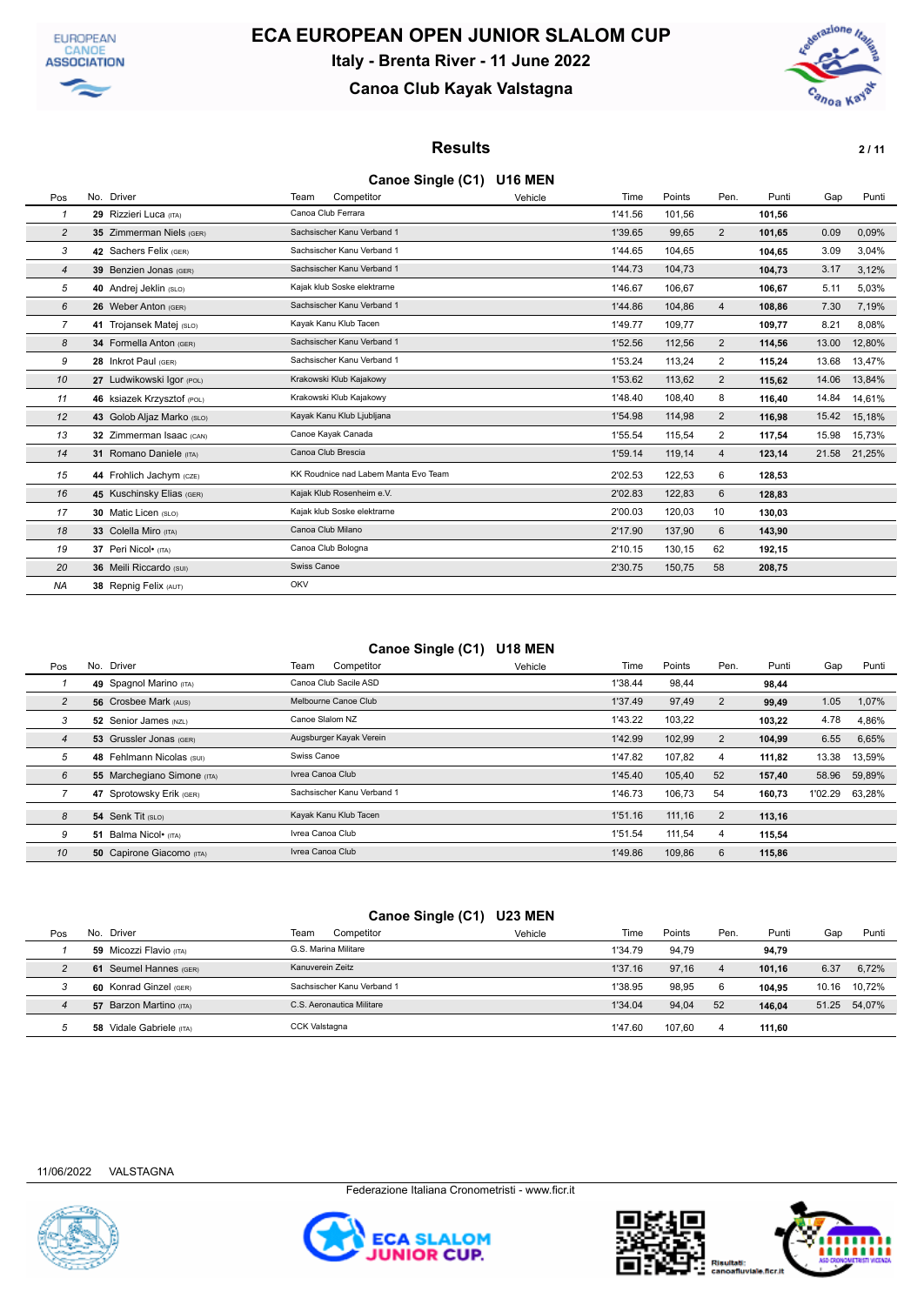



## **Canoa Club Kayak Valstagna**



### **Results** 3/11

### **Kayak (K1) U12 LADIES**

| Pos            |    | No. Driver                  | Team                  | Competitor                   | Vehicle | Time    | Points | Pen.           | Punti  | Gap             | Punti        |
|----------------|----|-----------------------------|-----------------------|------------------------------|---------|---------|--------|----------------|--------|-----------------|--------------|
|                |    | 66 Vencova Alzbeta (CZE)    |                       | Kajak Klub Brandys Nad Labem |         | 2'03.47 | 123.47 | 4              | 127,47 |                 |              |
| 2              |    | 62 Bufo Francesca (ITA)     | Ivrea Canoa Club      |                              |         | 2'39.84 | 159,84 | $\overline{4}$ | 163.84 | 36.37           | 28,53%       |
| 3              |    | 68 Alberto Margherita (ITA) | Ivrea Canoa Club      |                              |         | 2'44.33 | 164.33 | 8              | 172.33 |                 | 44.86 35,19% |
| $\overline{4}$ |    | 65 Cuignon Vittoria (ITA)   | Ivrea Canoa Club      |                              |         | 2'45.12 | 165.12 | 14             | 179.12 | 51.65           | 40.52%       |
| 5              | 69 | Vercic Alesa (SLO)          | Kavak Kanu Klub Tacen |                              |         | 2'33.74 | 153.74 | 58             | 211.74 | 1'24.27         | 66,11%       |
| 6              |    | 67 Volk Tia (SLO)           | <b>KK Klub Catez</b>  |                              |         | 2'45.20 | 165,20 | 156            | 321.20 | 3'13.73 151,98% |              |
|                |    | 64 Montaldo Elisa (ITA)     | Ivrea Canoa Club      |                              |         | 4'16.96 | 256,96 | 60             | 316.96 |                 |              |
| 8              |    | 70 Smonkar Taira (SLO)      | <b>KK Klub Catez</b>  |                              |         | 3'24.93 | 204.93 | 162            | 366,93 |                 |              |
| 9              | 63 | Pinteric Lili (SLO)         | <b>KK Klub Catez</b>  |                              |         | 3'46.47 | 226.47 | 152            | 378.47 |                 |              |

### **Kayak (K1) U14 LADIES**

| Pos            | No. Driver                       | Competitor<br>Team                 | Vehicle | Time    | Points | Pen. | Punti  | Gap     | Punti           |
|----------------|----------------------------------|------------------------------------|---------|---------|--------|------|--------|---------|-----------------|
| $\mathbf{1}$   | 80 Krech Neele (GER)             | Sachsischer Kanu Verband 1         |         | 1'47.72 | 107,72 |      | 107,72 |         |                 |
| $\overline{c}$ | 76 Lovato Isabel (ITA)           | CCK Valstagna                      |         | 1'50.01 | 110,01 |      | 110,01 | 2.29    | 2,13%           |
| 3              | 81 Oetting Carden (USA)          | Nanthahala Racing Club             |         | 1'54.34 | 114,34 |      | 114,34 | 6.62    | 6,15%           |
| $\overline{4}$ | 89 Furlan Sara (ITA)             | Sportclub Meran Canoa Kayak        |         | 2'05.76 | 125,76 |      | 125,76 | 18.04   | 16,75%          |
| 5              | 83 Abrahamova Karolina (SVK)     | Kanoe Tatra Klub Liptovsky Mikulas |         | 2'06.47 | 126,47 |      | 126,47 | 18.75   | 17,41%          |
| 6              | 84 Zamperini Elisa (ITA)         | Canoa Club Verona                  |         | 2'02.56 | 122,56 | 4    | 126,56 | 18.84   | 17,49%          |
| $\overline{7}$ | 77 DidonŠ Anna (ITA)             | CCK Valstagna                      |         | 2'06.06 | 126,06 | 2    | 128.06 | 20.34   | 18,88%          |
| 8              | 73 Linkerhand Paula (GER)        | Sachsischer Kanu Verband 2         |         | 2'10.69 | 130,69 |      | 130,69 | 22.97   | 21,32%          |
| 9              | 72 Muller Maxi (GER)             | Sachsischer Kanu Verband 1         |         | 2'11.39 | 131,39 | 4    | 135,39 | 27.67   | 25,69%          |
| 10             | 79 Rex Rosie (NZL)               | Canoe Slalom NZ                    |         | 2'24.01 | 144,01 | 6    | 150.01 | 42.29   | 39,26%          |
| 11             | 78 Lenz Antonia (GER)            | Augsburger Kayak Verein            |         | 2'24.86 | 144,86 | 6    | 150,86 | 43.14   | 40,05%          |
| 12             | 82 Bredy Anna (ITA)              | Cuneo Canoa ASD                    |         | 2'33.11 | 153,11 | 12   | 165,11 | 57.39   | 53,28%          |
| 13             | 91 Heinecke Ashley (GER)         | Sachsischer Kanu Verband 2         |         | 2'43.71 | 163.71 | 4    | 167,71 | 59.99   | 55,69%          |
| 14             | 92 Moinian Florance (SUI)        | Swiss Canoe                        |         | 2'25.17 | 145,17 | 54   | 199,17 | 1'31.45 | 84,90%          |
| 15             | 71 Socher Emma (GER)             | Kajak Klub Rosenheim e.V.          |         | 2'16.55 | 136,55 | 100  | 236,55 |         | 2'08.83 119,60% |
| 16             | 86 Haller Eva (ITA)              | Sportclub Meran Canoa Kayak        |         | 2'31.40 | 151,40 | 56   | 207,40 |         |                 |
| 17             | 85 Nesseltrager Katharina (GER)  | Sachsischer Kanu Verband 2         |         | 2'11.21 | 131,21 | 104  | 235,21 |         |                 |
| 18             | 88 Ziva Kodelja (SLO)            | Kajak klub Soske elektrarne        |         | 2'43.18 | 163,18 | 114  | 277,18 |         |                 |
| 19             | 90 Grzin Pija Ana (SLO)          | Kayak Kanu Klub Ljubljana          |         | 3'40.31 | 220,31 | 104  | 324,31 |         |                 |
| 20             | 74 Bartoszek Maja (POL)          | Krakowski Klub Kajakowy            |         | 4'40.39 | 280,39 | 60   | 340,39 |         |                 |
| 21             | 87 Garbarz Daria (POL)           | Krakowski Klub Kajakowy            |         | 5'05.99 | 305,99 | 72   | 377,99 |         |                 |
| 22             | 75 Medjugorac Menedez Alma (SLO) | Kayak Kanu Klub Ljubljana          |         | 3'19.23 | 199,23 | 220  | 419,23 |         |                 |





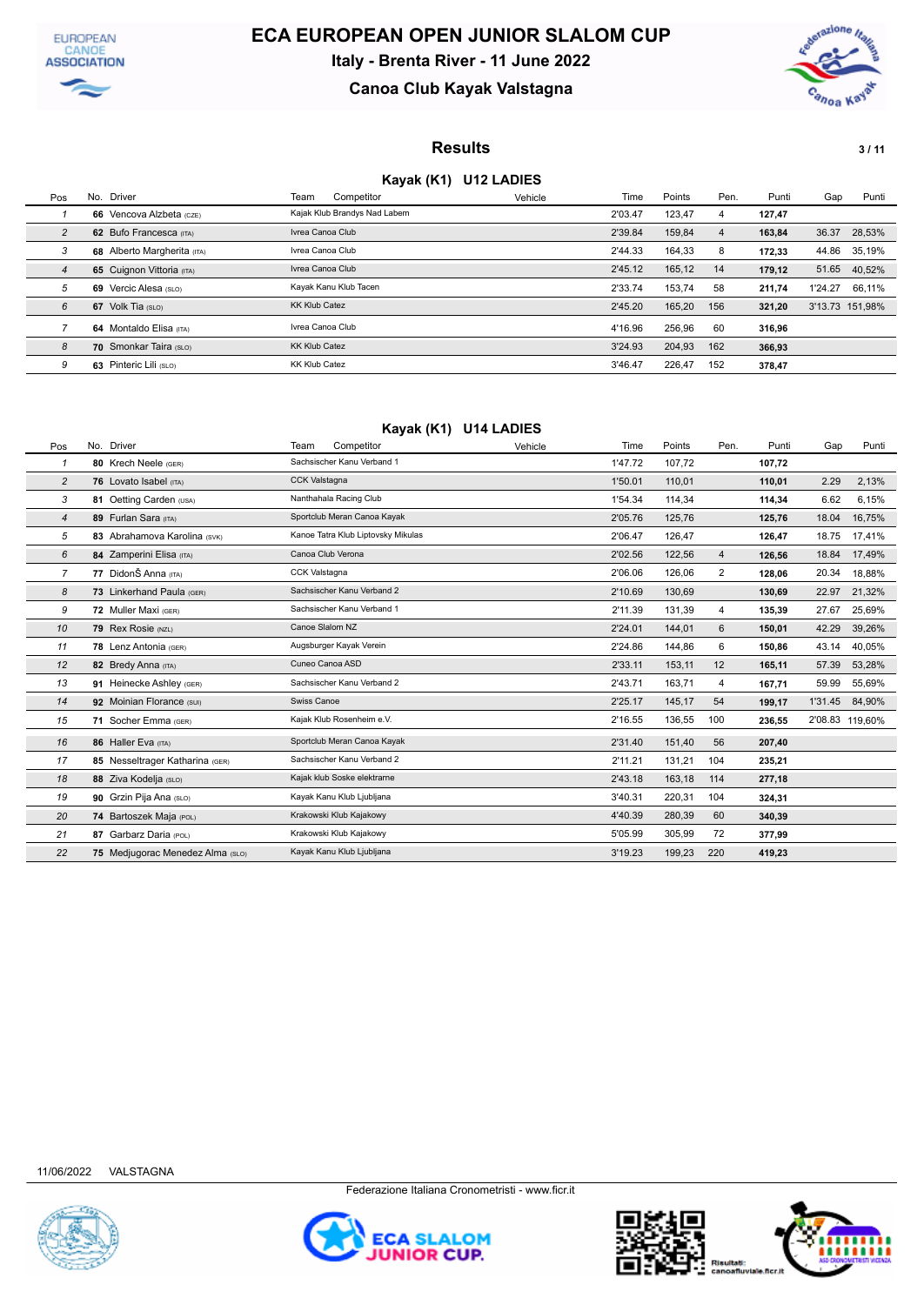



## **Canoa Club Kayak Valstagna**



### **Results 111**

### **Kayak (K1) U16 LADIES**

| Pos            | No. Driver                      | Team                  | Competitor                   | Vehicle | Time    | Points | Pen.           | Punti  | Gap     | Punti  |
|----------------|---------------------------------|-----------------------|------------------------------|---------|---------|--------|----------------|--------|---------|--------|
| 1              | 103 Skok Ula (SLO)              |                       | Kayak Kanu Klub Tacen        |         | 1'45.48 | 105,48 | $\overline{2}$ | 107,48 |         |        |
| $\overline{c}$ | 109 Pignat Caterina (ITA)       |                       | Canoa Club Sacile ASD        |         | 1'47.88 | 107,88 |                | 107,88 | 0.40    | 0,37%  |
| 3              | 104 Pinteric Naja (SLO)         | <b>KK Klub Catez</b>  |                              |         | 1'46.62 | 106,62 | 2              | 108,62 | 1.14    | 1,06%  |
| 4              | 100 Crosbee Sarah (AUS)         |                       | Melbourne Canoe Club         |         | 1'51.82 | 111,82 | $\overline{2}$ | 113,82 | 6.34    | 5,90%  |
| 5              | 107 Diemer Carolin (GER)        |                       | Augsburger Kayak Verein      |         | 1'52.64 | 112.64 | 4              | 116,64 | 9.16    | 8,52%  |
| 6              | 112 Bahner Merle (GER)          |                       | Kanu Schwaben Augsburg - KSA |         | 1'56.81 | 116.81 | $\overline{2}$ | 118.81 | 11.33   | 10,54% |
| 7              | 93 Reinecke Lena (GER)          |                       | Sachsischer Kanu Verband 1   |         | 2'00.30 | 120,30 |                | 120,30 | 12.82   | 11,93% |
| 8              | 106 Arnu Mia (GER)              |                       | Kajak Klub Rosenheim e.V.    |         | 2'01.55 | 121,55 |                | 121,55 | 14.07   | 13,09% |
| 9              | 105 Globokar Sara (SLO)         |                       | Kayak Kanu Klub Ljubljana    |         | 2'03.00 | 123,00 | 4              | 127.00 | 19.52   | 18,16% |
| 10             | 110 Gravino Alice (ITA)         |                       | Sportclub Meran Canoa Kayak  |         | 2'20.44 | 140,44 | $\overline{2}$ | 142.44 | 34.96   | 32,53% |
| 11             | 97 Kuralt Mhaela (SLO)          | <b>KKK Nivo Celje</b> |                              |         | 2'28.25 | 148,25 |                | 148,25 | 40.77   | 37,93% |
| 12             | 94 Ksenija Turk (SLO)           |                       | Kajak klub Soske elektrarne  |         | 2'24.92 | 144,92 | 4              | 148.92 | 41.44   | 38,56% |
| 13             | 98 Heydenreich Christin (GER)   |                       | Sachsischer Kanu Verband 1   |         | 1'51.09 | 111,09 | 50             | 161,09 | 53.61   | 49,88% |
| 14             | 115 Butikofer Fia (SUI)         | Swiss Canoe           |                              |         | 1'51.74 | 111,74 | 52             | 163,74 | 56.26   | 52,34% |
| 15             | 96 Lampic Ema (SLO)             | Kanu Club Simon       |                              |         | 2'00.92 | 120,92 | 50             | 170,92 | 1'03.44 | 59,02% |
| 16             | 108 Senoner Annika Zoe (ITA)    |                       | Sportclub Meran Canoa Kayak  |         | 2'09.14 | 129,14 | 54             | 183,14 | 1'15.66 | 70,39% |
| 17             | 114 Grussler Johanna (GER)      |                       | Augsburger Kayak Verein      |         | 2'40.92 | 160,92 | 4              | 164,92 |         |        |
| 18             | 111 Moinian Anais (SUI)         | Swiss Canoe           |                              |         | 2'41.29 | 161,29 | 6              | 167,29 |         |        |
| 19             | 99 Schlechtleitner Elina (ITA)  |                       | Sportclub Meran Canoa Kayak  |         | 2'41.49 | 161,49 | 8              | 169,49 |         |        |
| 20             | 102 Bauer Klara (GER)           |                       | Kajak Klub Rosenheim e.V.    |         | 2'48.14 | 168,14 | $\overline{4}$ | 172,14 |         |        |
| 21             | 113 Marinko Spela (SLO)         |                       | Kayak Kanu Klub Ljubljana    |         | 3'01.13 | 181,13 | 62             | 243,13 |         |        |
| 22             | 95 Bloor Isabella (NZL)         |                       | Canoe Slalom NZ              |         | 3'08.68 | 188,68 | 112            | 300,68 |         |        |
| <b>NA</b>      | 101 Bongiovanni Francesca (ITA) |                       | Cuneo Canoa ASD              |         |         |        |                |        |         |        |

### **Kayak (K1) U18 LADIES**

| Pos            | No. Driver                    | Team<br>Competitor          | Vehicle | Time    | Points | Pen.           | Punti  | Gap     | Punti  |
|----------------|-------------------------------|-----------------------------|---------|---------|--------|----------------|--------|---------|--------|
|                | 123 Olson Beatrice (CAN)      | Canoe Kayak Canada          |         | 1'50.86 | 110,86 |                | 110,86 |         |        |
| 2              | 127 Holly Sheaff (NZL)        | Canoe Slalom NZ             |         | 1'57.42 | 117,42 |                | 117,42 | 6.56    | 5,92%  |
| 3              | 119 Vitali Giulia (ITA)       | Canoa Club Bologna          |         | 1'58.47 | 118,47 |                | 118,47 | 7.61    | 6,86%  |
| $\overline{4}$ | 125 Neja Veliscek (SLO)       | Kajak klub Soske elektrarne |         | 1'59.78 | 119,78 |                | 119,78 | 8.92    | 8,05%  |
| 5              | Zarja Turk (SLO)<br>121       | Kajak klub Soske elektrarne |         | 1'58.15 | 118,15 | 2              | 120,15 | 9.29    | 8,38%  |
| 6              | 126 Uhl Pipi (NZL)            | Canoe Slalom NZ             |         | 2'01.16 | 121,16 | $\overline{4}$ | 125.16 | 14.30   | 12,90% |
|                | 118 Braggio Vittoria (ITA)    | Canoa Club Verona           |         | 2'05.12 | 125,12 | 50             | 175,12 | 1'04.26 | 57,97% |
| 8              | 116 Gilfillan Sophie (CAN)    | Canoe Kayak Canada          |         | 2'04.96 | 124,96 | 52             | 176,96 | 1'06.10 | 59,62% |
| 9              | 117 Plata Laura (USA)         | Nanthahala Racing Club      |         | 2'08.82 | 128,82 | 8              | 136,82 |         |        |
| 10             | 120 Long Isabel (USA)         | Long Family Racing Team     |         | 2'16.24 | 136,24 | $\overline{4}$ | 140,24 |         |        |
| 11             | 128 Marchegiano Cecilia (ITA) | Ivrea Canoa Club            |         | 2'17.43 | 137,43 | 4              | 141,43 |         |        |
| 12             | 122 Lia Roza S. Svagelj (SLO) | Kajak klub Soske elektrarne |         | 2'24.93 | 144,93 | 52             | 196,93 |         |        |
| <b>NP</b>      | 124 Giaccardi Caterina (ITA)  | Cuneo Canoa ASD             |         |         |        |                |        |         |        |

### **Kayak (K1) U23 LADIES**

| Pos | Driver<br>No.                | Team<br>Competitor        | Time<br>Vehicle | Points | Pen. | Punti  | Gap  | Punti |
|-----|------------------------------|---------------------------|-----------------|--------|------|--------|------|-------|
|     | 131 Malaguti Francesca (ITA) | C.S. Aeronautica Militare | 1'35.64         | 95.64  |      | 95.64  |      |       |
|     | 129 Delassus Doriane (FRA)   | <b>PCKCU</b>              | 1'38.68         | 98,68  |      | 100.68 | 5.04 | 5,27% |
|     | 130 Zybina tanja (GER)       | Kaiak Klub Rosenheim e.V. | 2'15.95         | 135.95 | 10   | 145.95 |      |       |





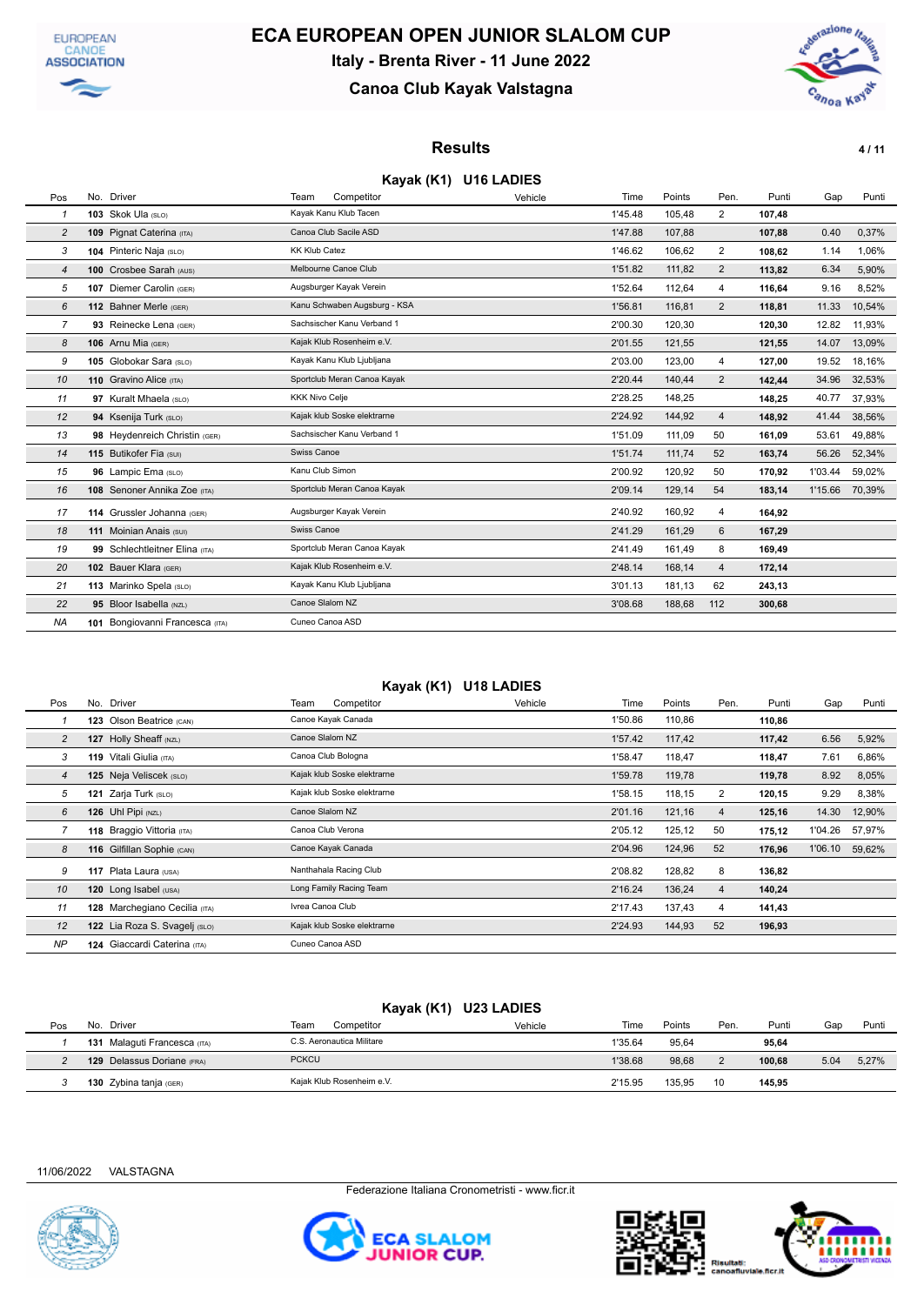



## **Canoa Club Kayak Valstagna**



### **Results 5/11**

#### **Kayak (K1) U12 MEN**

| Pos            | No. Driver                   | Team<br>Competitor         | Vehicle | Time    | Points | Pen.           | Punti  | Gap     | Punti  |
|----------------|------------------------------|----------------------------|---------|---------|--------|----------------|--------|---------|--------|
|                | 138 Crestani Jacopo (ITA)    | CCK Valstagna              |         | 1'55.75 | 115,75 | 6              | 121,75 |         |        |
| $\overline{2}$ | 133 Kulczycki Konrad (POL)   | Krakowski Klub Kajakowy    |         | 1'58.85 | 118,85 | $\overline{4}$ | 122,85 | 1.10    | 0,90%  |
| 3              | 148 Flisi Sebastiano (ITA)   | Gruppo Canoe Viadana       |         | 2'00.89 | 120,89 | 4              | 124,89 | 3.14    | 2,58%  |
| $\overline{4}$ | 147 Maxi Scott (GER)         | Kajak Klub Rosenheim e.V.  |         | 2'06.39 | 126,39 |                | 126,39 | 4.64    | 3,81%  |
| 5              | 132 Heinecke Aeneas (GER)    | Sachsischer Kanu Verband 2 |         | 2'02.54 | 122,54 | 4              | 126,54 | 4.79    | 3,93%  |
| 6              | 146 Arnu Jonathan (GER)      | Kajak Klub Rosenheim e.V.  |         | 2'05.60 | 125,60 | $\overline{2}$ | 127,60 | 5.85    | 4,80%  |
|                | 136 Semerad Vit (CZE)        | <b>KK Roudnice</b>         |         | 2'12.70 | 132,70 | 4              | 136,70 | 14.95   | 12,28% |
| 8              | 134 Pontarollo Edoardo (ITA) | <b>CCK Valstagna</b>       |         | 2'30.11 | 150,11 | 6              | 156,11 | 34.36   | 28,22% |
| 9              | 145 Keller Max (GER)         | Sachsischer Kanu Verband 2 |         | 2'32.44 | 152,44 | 8              | 160,44 | 38.69   | 31,78% |
| 10             | 141 Neumann Rolf (GER)       | Sachsischer Kanu Verband 2 |         | 2'38.54 | 158,54 | $\overline{2}$ | 160,54 | 38.79   | 31,86% |
| 11             | 137 Skoda Matic (SLO)        | Kanu Club Simon            |         | 2'35.37 | 155,37 | 56             | 211,37 | 1'29.62 | 73,61% |
| 12             | 140 Adamo Giacomo (ITA)      | Granda Canoa Club          |         | 3'04.21 | 184,21 | 58             | 242,21 | 2'00.46 | 98,94% |
| 13             | 144 Brunetti Matteo (ITA)    | Canoa Club Bologna         |         | 3'03.65 | 183,65 | 58             | 241,65 |         |        |
| 14             | 143 Long Isaac (USA)         | Long Family Racing Team    |         | 3'07.14 | 187,14 | 108            | 295,14 |         |        |
| 15             | 135 Grzin Aljaz (SLO)        | Kayak Kanu Klub Ljubljana  |         | 2'37.07 | 157,07 | 156            | 313,07 |         |        |
| 16             | 139 Renzetti Luca (ITA)      | Canoanium Club Subiaco     |         | 3'38.88 | 218,88 | 354            | 572,88 |         |        |
| <b>NA</b>      | 142 Faccio Thomas (ITA)      | <b>CCK Valstagna</b>       |         |         |        |                |        |         |        |





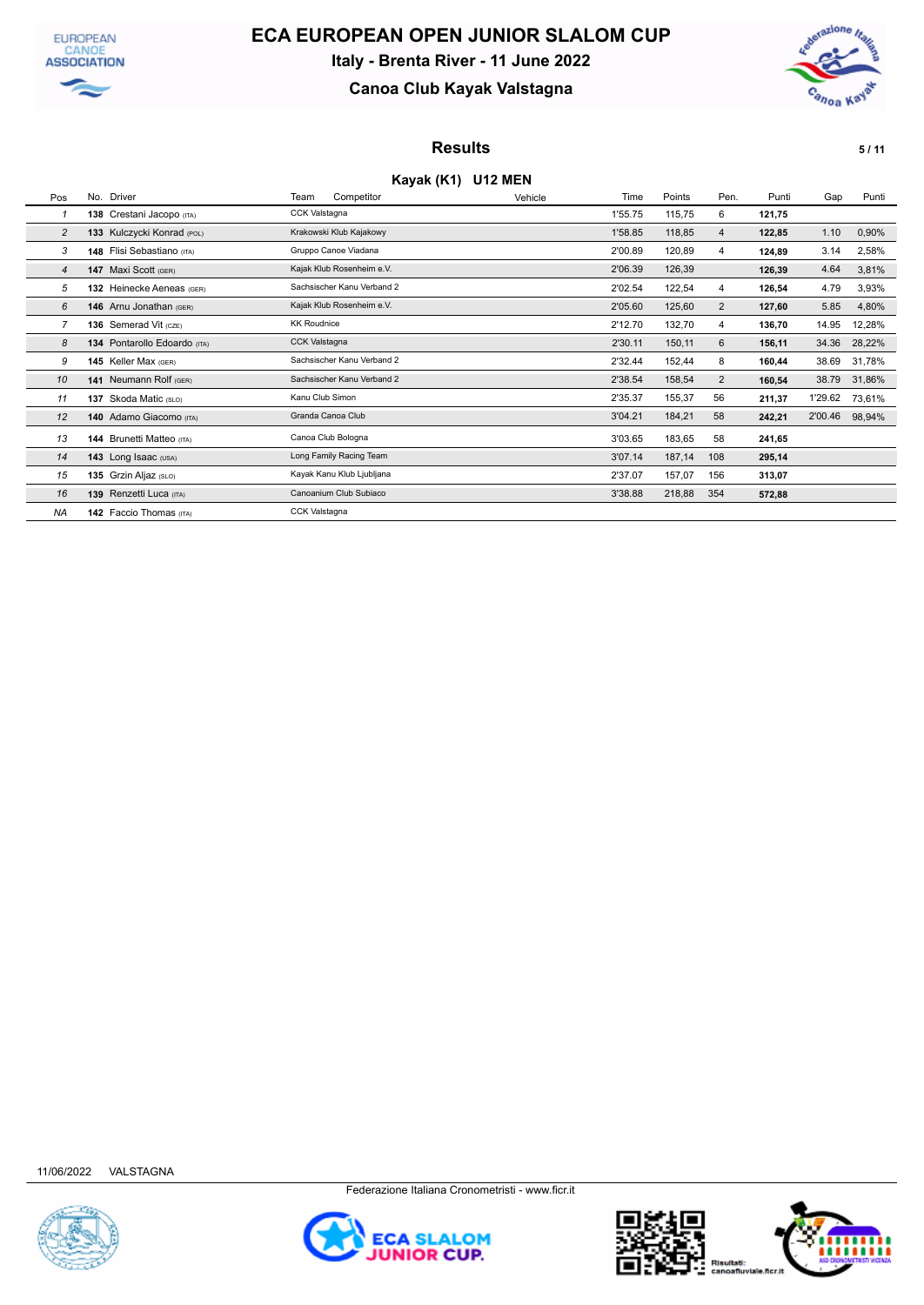



## **Canoa Club Kayak Valstagna**



### **Results 6 / 11**

#### **Kayak (K1) U14 MEN**

| Pos            | No. Driver                      | Team<br>Competitor                 | Vehicle | Time    | Points | Pen.                    | Punti  | Gap     | Punti  |
|----------------|---------------------------------|------------------------------------|---------|---------|--------|-------------------------|--------|---------|--------|
| 1              | 167 Drescher Marian (ITA)       | Sportclub Meran Canoa Kayak        |         | 1'38.94 | 98,94  |                         | 98,94  |         |        |
| $\overline{c}$ | 183 Butikofer Arik (SUI)        | Swiss Canoe                        |         | 1'40.70 | 100,70 | $\overline{\mathbf{c}}$ | 102,70 | 3.76    | 3,80%  |
| 3              | 218 Pontarollo Riccardo (ITA)   | CCK Valstagna                      |         | 1'45.82 | 105,82 |                         | 105,82 | 6.88    | 6,95%  |
| $\overline{4}$ | 215 Vid Kancler (SLO)           | Kajak klub Soske elektrarne        |         | 1'46.92 | 106,92 |                         | 106,92 | 7.98    | 8,07%  |
| 5              | 177 Jancar Jan (SLO)            | Kayak Kanu Klub Ljubljana          |         | 1'46.77 | 106,77 | $\overline{2}$          | 108,77 | 9.83    | 9,94%  |
| 6              | 168 Steinbrenner Max (AUT)      | OKV                                |         | 1'49.27 | 109,27 |                         | 109,27 | 10.33   | 10,44% |
| $\overline{7}$ | 193 Seebaker Jakob (AUT)        | OKV                                |         | 1'48.69 | 108,69 | $\overline{2}$          | 110,69 | 11.75   | 11,88% |
| 8              | 153 Costa Elias (ITA)           | CCK Valstagna                      |         | 1'50.98 | 110,98 |                         | 110,98 | 12.04   | 12,17% |
| 9              | 163 Senoner Lars Aaron (ITA)    | Sportclub Meran Canoa Kayak        |         | 1'52.19 | 112,19 |                         | 112,19 | 13.25   | 13,39% |
| 10             | 158 Kolar Tai (SLO)             | <b>BDS Hrastnik</b>                |         | 1'52.38 | 112,38 |                         | 112,38 | 13.44   | 13,58% |
| 11             | 198 Mathis Noa (SUI)            | Swiss Canoe                        |         | 1'52.58 | 112,58 |                         | 112,58 | 13.64   | 13,79% |
| 12             | 205 Duda Filip (SVK)            | Kanoe Tatra Klub Liptovsky Mikulas |         | 1'53.19 | 113,19 |                         | 113,19 | 14.25   | 14,40% |
| 13             | 173 Arnu Marian (GER)           | Kajak Klub Rosenheim e.V.          |         | 1'53.98 | 113,98 |                         | 113,98 | 15.04   | 15,20% |
| 14             | 201 Fina Oliver (ITA)           | Granda Canoa Club                  |         | 1'54.54 | 114,54 |                         | 114,54 | 15.60   | 15,77% |
| 15             | 195 Kulczycki Marek (POL)       | Krakowski Klub Kajakowy            |         | 1'51.98 | 111,98 | 4                       | 115,98 | 17.04   | 17,22% |
| 16             | 191 Popiera Rokas (LTU)         | <b>BSK Regesa Kaunas</b>           |         | 1'51.85 | 111,85 | 6                       | 117,85 | 18.91   | 19,11% |
| 17             | 209 Daunoras Kornelijus (LTU)   | BSK Regesa Kaunas                  |         | 1'52.75 | 112,75 | 6                       | 118,75 | 19.81   | 20,02% |
| 18             | 216 Ecker Simon (GER)           | Sachsischer Kanu Verband 1         |         | 1'59.39 | 119,39 |                         | 119,39 | 20.45   | 20,67% |
| 19             | 172 Veggi Gregorio (ITA)        | Canottieri Comunali Firenze        |         | 1'53.86 | 113,86 | 6                       | 119,86 | 20.92   | 21,14% |
| 20             | 189 Mckay Owen (CAN)            | Muskoka Kayak School               |         | 1'58.53 | 118,53 | $\overline{2}$          | 120,53 | 21.59   | 21,82% |
| 21             | 202 Svit Konrad (SLO)           | Kajak klub Soske elektrarne        |         | 1'56.87 | 116,87 | 4                       | 120,87 | 21.93   | 22,16% |
| 22             | 188 Vainauskas Paulius (LTU)    | BSK Regesa Kaunas                  |         | 1'59.74 | 119,74 | 4                       | 123,74 | 24.80   | 25,07% |
| 23             | 204 Benzien Mika (GER)          | Sachsischer Kanu Verband 1         |         | 2'03.84 | 123,84 | $\overline{2}$          | 125,84 | 26.90   | 27,19% |
| 24             | 186 Ferrero Mattia (ITA)        | Granda Canoa Club                  |         | 2'02.27 | 122,27 | 4                       | 126,27 | 27.33   | 27,62% |
| 25             | 178 Oehmigen Victor (GER)       | Sachsischer Kanu Verband 1         |         | 2'02.58 | 122,58 | 4                       | 126,58 | 27.64   | 27,94% |
| 26             | 192 Bossard Delfo (SUI)         | Swiss Canoe                        |         | 2'05.63 | 125,63 | 2                       | 127,63 | 28.69   | 29,00% |
| 27             | 150 Kilian Hertel (GER)         | Sachsischer Kanu Verband 1         |         | 2'06.25 | 126,25 | 4                       | 130,25 | 31.31   | 31,65% |
| 28             | 181 Nardo Andrea (ITA)          | Canoa Club Ferrara                 |         | 1'41.22 | 101,22 | 54                      | 155,22 | 56.28   | 56,88% |
| 29             | 180 Vettori Mattia (ITA)        | <b>CCK Valstagna</b>               |         | 1'54.83 | 114,83 | 54                      | 168,83 | 1'09.89 | 70,64% |
| <b>NP</b>      | 149 Ungvari Jakob (GER)         | Sachsischer Kanu Verband 1         |         |         |        |                         |        |         |        |
| 31             | 184 Matej Jonak (SVK)           | SKP Bratislava                     |         | 2'02.83 | 122,83 | 4                       | 126,83 |         |        |
| 32             | 174 Zagar Luka (SLO)            | <b>BDS Hrastnik</b>                |         | 2'02.88 | 122,88 | $\overline{4}$          | 126,88 |         |        |
| 33             | 214 Rene Simcic (SLO)           | Kajak klub Soske elektrarne        |         | 1'59.25 | 119,25 | 8                       | 127,25 |         |        |
| 34             | 185 Serra Tobia (ITA)           | Cuneo Canoa ASD                    |         | 2'03.82 | 123,82 | 6                       | 129,82 |         |        |
| 35             | 190 Kolbe Tilen (SLO)           | Kayak Kanu Klub Tacen              |         | 2'03.20 | 123,20 | 8                       | 131,20 |         |        |
| 36             | 159 Grm Lovro (SLO)             | Kayak Kanu Klub Tacen              |         | 2'08.35 | 128,35 | $\overline{4}$          | 132,35 |         |        |
| 37             | 194 Redling Tim (SUI)           | Swiss Canoe                        |         | 2'07.44 | 127,44 | 6                       | 133,44 |         |        |
| 38             | <b>161</b> Gobecke Niklas (GER) | Sachsischer Kanu Verband 1         |         | 2'14.29 | 134,29 |                         | 134,29 |         |        |
| 39             | 197 Bacchin Marco (ITA)         | CCK Valstagna                      |         | 2'10.38 | 130,38 | 6                       | 136,38 |         |        |
| 40             | 199 Signori Davide (ITA)        | CCK Valstagna                      |         | 2'14.91 | 134,91 | $\overline{4}$          | 138,91 |         |        |
| 41             | 162 Gastaldi Simone (ITA)       | Granda Canoa Club                  |         | 2'19.24 | 139,24 | 4                       | 143,24 |         |        |
| 42             | 340 Neumann Matti (GER)         | Kanu Schwaben Augsburg - KSA       |         | 2'15.32 | 135,32 | 10                      | 145,32 |         |        |
| 43             | 213 Friedreich David (AUT)      | <b>UKK Wien</b>                    |         | 2'20.03 | 140,03 | 6                       | 146,03 |         |        |
| 44             | 157 Kasprzycki Julian (POL)     | Krakowski Klub Kajakowy            |         | 2'20.14 | 140,14 | 8                       | 148,14 |         |        |
| 45             | 196 Mazurek Wiktor (POL)        | Krakowski Klub Kajakowy            |         | 2'26.14 | 146,14 | 10                      | 156,14 |         |        |
| 46             | 166 Szostak Michal (POL)        | Krakowski Klub Kajakowy            |         | 2'34.07 | 154,07 | 8                       | 162,07 |         |        |
| 47             | 208 Kramer Jernej (SLO)         | Kayak Kanu Klub Ljubljana          |         | 2'37.27 | 157,27 | 6                       | 163,27 |         |        |
| 48             | 169 Volovsek Brin (SLO)         | Kayak Kanu Klub Tacen              |         | 2'32.58 | 152,58 | 14                      | 166,58 |         |        |
| 49             | <b>187 Krause Jonas (GER)</b>   | Sachsischer Kanu Verband 2         |         | 2'28.74 | 148,74 | 18                      | 166,74 |         |        |
| 50             | 179 Armando Filippo (ITA)       | Ivrea Canoa Club                   |         | 2'32.81 | 152,81 | 14                      | 166,81 |         |        |
| 51             | 206 Muller Richard (GER)        | Sachsischer Kanu Verband 1         |         | 2'41.51 | 161,51 | 6                       | 167,51 |         |        |
|                |                                 |                                    |         |         |        |                         |        |         |        |

11/06/2022 VALSTAGNA



Federazione Italiana Cronometristi - www.ficr.it



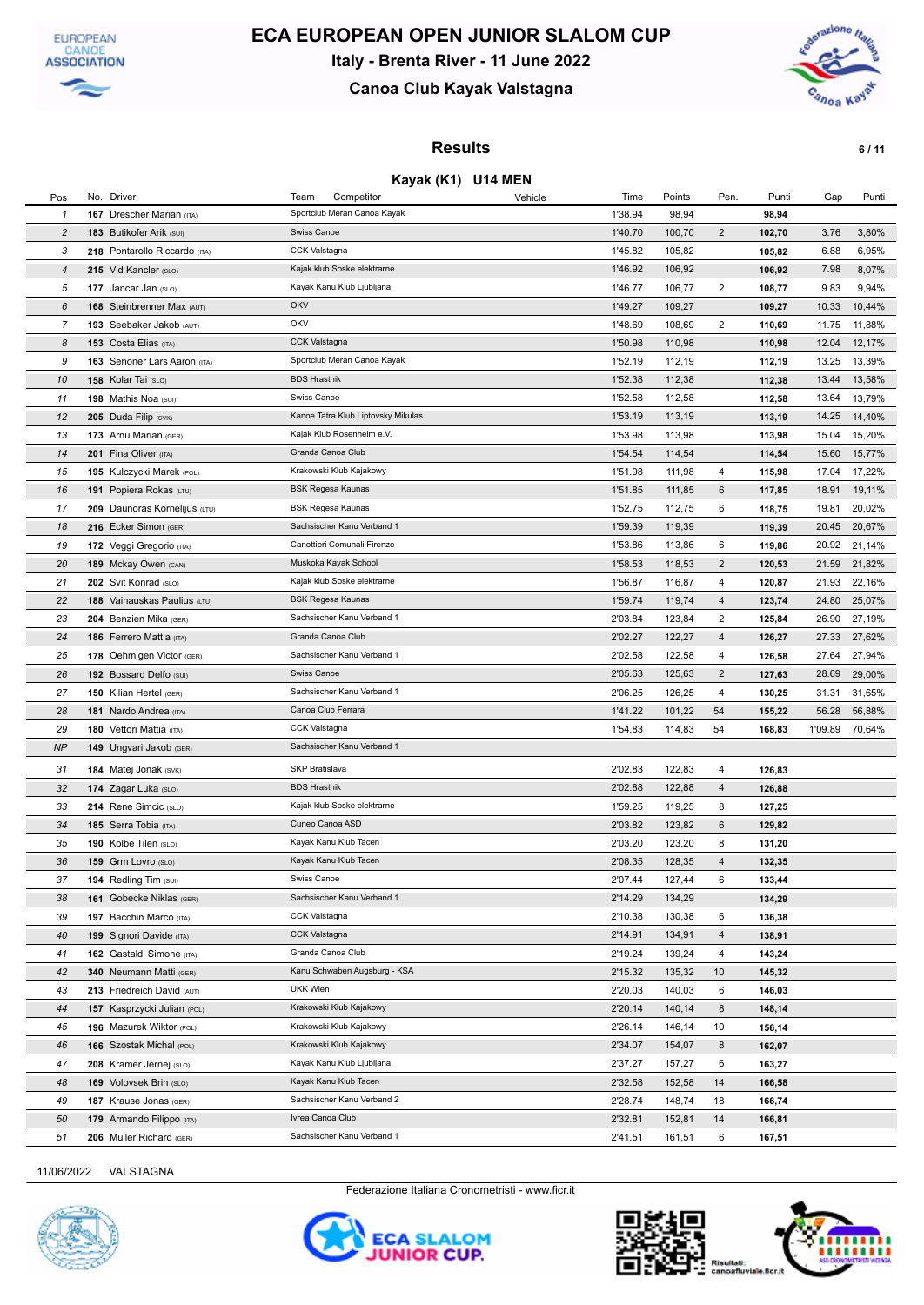



## **Canoa Club Kayak Valstagna**



### **Results 7 / 11**

#### **Kayak (K1) U14 MEN**

| Pos | No. Driver                         | Team              | Competitor                  | Vehicle | Time    | Points | Pen. | Punti  | Gap | Punti |
|-----|------------------------------------|-------------------|-----------------------------|---------|---------|--------|------|--------|-----|-------|
| 52  | 165 Privsek Zemva Juri (SLO)       |                   | Kayak Kanu Klub Ljubljana   |         | 2'41.86 | 161,86 | 8    | 169,86 |     |       |
| 53  | 176 Lampelj Jure (SLO)             | Kanu Club Simon   |                             |         | 2'40.14 | 160,14 | 10   | 170.14 |     |       |
| 54  | 207 Majdan Maciej (POL)            |                   | Krakowski Klub Kajakowy     |         | 2'35.62 | 155,62 | 16   | 171,62 |     |       |
| 55  | 212 Beaumont Mason (CAN)           |                   | Muskoka Kayak School        |         | 2'42.29 | 162,29 | 10   | 172,29 |     |       |
| 56  | 160 Petkevicius Herkus (LTU)       |                   | <b>BSK Regesa Kaunas</b>    |         | 2'45.99 | 165,99 | 8    | 173,99 |     |       |
| 57  | <b>154 Ferrini Michele (ITA)</b>   | Canoa Club Verona |                             |         | 2'47.84 | 167,84 | 12   | 179,84 |     |       |
| 58  | 182 Rossi Lorenzo (ITA)            | Granda Canoa Club |                             |         | 2'23.36 | 143,36 | 56   | 199,36 |     |       |
| 59  | 175 Pinter Tjas (SLO)              |                   | Kayak Kanu Klub Tacen       |         | 2'23.92 | 143,92 | 60   | 203,92 |     |       |
| 60  | 203 Zasepa Oliwier (POL)           |                   | Krakowski Klub Kajakowy     |         | 3'09.34 | 189,34 | 18   | 207,34 |     |       |
| 61  | 171 Tassone Giovanni (ITA)         | Cuneo Canoa ASD   |                             |         | 2'24.59 | 144,59 | 64   | 208,59 |     |       |
| 62  | 170 Adam Petrovcic (SLO)           |                   | Kajak klub Soske elektrarne |         | 2'31.64 | 151,64 | 60   | 211,64 |     |       |
| 63  | 211 Kabak Artyom (GER)             |                   | Kajak Klub Rosenheim e.V.   |         | 2'39.97 | 159,97 | 56   | 215,97 |     |       |
| 64  | 151 Novak Lenart (SLO)             | Kanu Club Simon   |                             |         | 3'28.07 | 208,07 | 10   | 218,07 |     |       |
| 65  | 164 Erik Osojnik (SLO)             |                   | Kajak klub Soske elektrarne |         | 2'54.93 | 174,93 | 50   | 224,93 |     |       |
| 66  | 217 Faqiolo Matteo (ITA)           |                   | Canoanium Club Subiaco      |         | 3'05.00 | 185,00 | 64   | 249,00 |     |       |
| 67  | <b>156</b> Stocker Christian (ITA) |                   | Sportclub Meran Canoa Kayak |         | 3'39.74 | 219,74 | 52   | 271,74 |     |       |
| 68  | 210 Kross Philipp (ITA)            |                   | Sportclub Meran Canoa Kayak |         | 3'36.91 | 216,91 | 62   | 278,91 |     |       |
| 69  | 155 Marinko Miha (SLO)             |                   | Kayak Kanu Klub Ljubljana   |         | 2'21.89 | 141,89 | 150  | 291,89 |     |       |
| 70  | 200 Mencarelli Lorenzo (ITA)       |                   | Canoa Club Bologna          |         | 2'46.00 | 166,00 | 158  | 324,00 |     |       |
| 71  | 152 Lampe Aljaz (SLO)              |                   | Kayak Kanu Klub Tacen       |         | 3'22.88 | 202,88 | 154  | 356,88 |     |       |





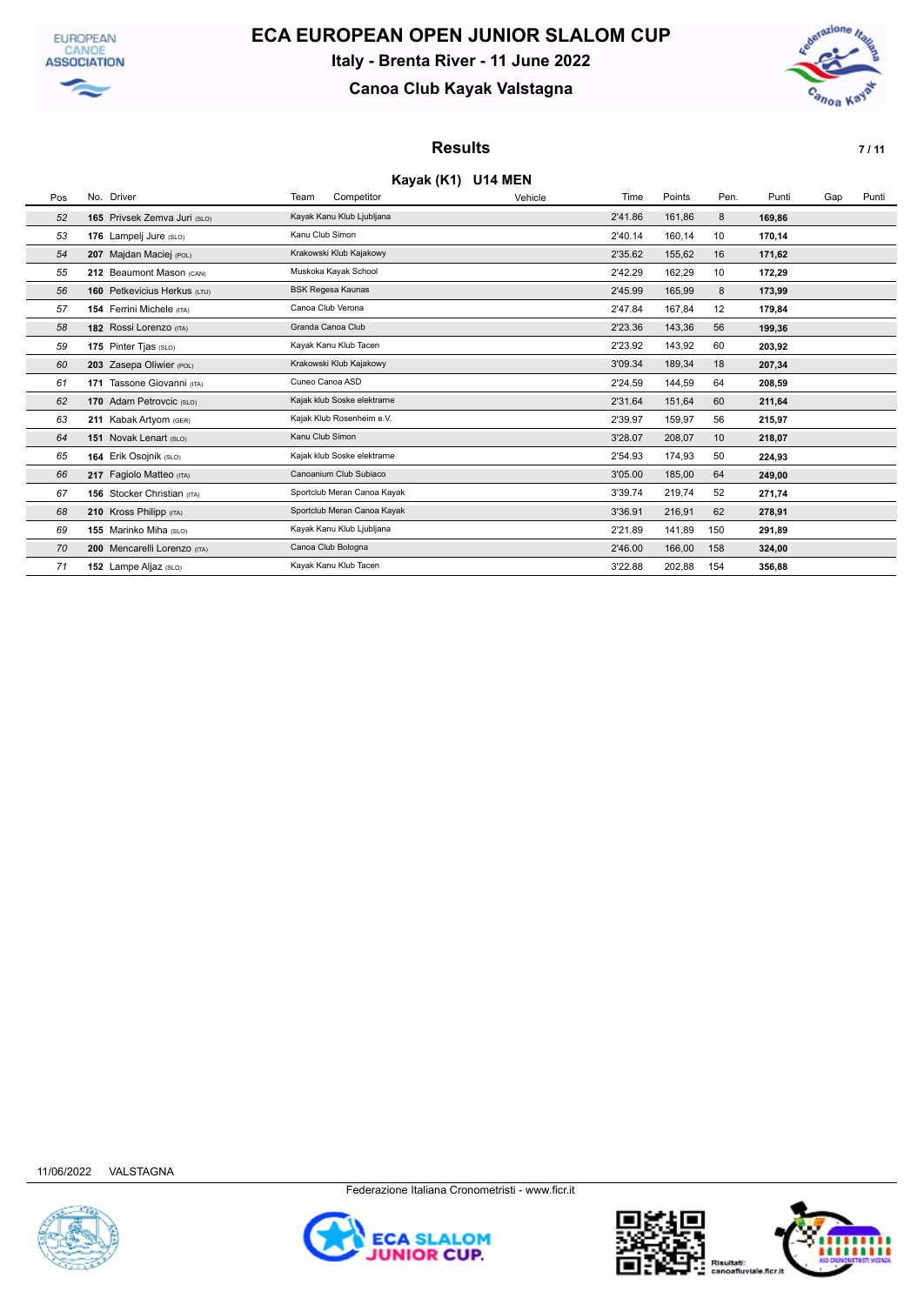



## **Canoa Club Kayak Valstagna**



### **Results 8/11**

#### **Kayak (K1) U16 MEN**

| Pos            | No. Driver                             | Team<br>Competitor<br>Vehicle        | Time    | Points | Pen.                    | Punti  | Gap             | Punti  |
|----------------|----------------------------------------|--------------------------------------|---------|--------|-------------------------|--------|-----------------|--------|
| 1              | 247 Bregar Domen (SLO)                 | Kayak Kanu Klub Tacen                | 1'30.52 | 90,52  |                         | 90,52  |                 |        |
| $\overline{c}$ | 250 Zimmerman Niels (GER)              | Sachsischer Kanu Verband 1           | 1'32.74 | 92,74  |                         | 92,74  | 2.22            | 2,45%  |
| 3              | 231 Kos Tin (SLO)                      | <b>BDS Hrastnik</b>                  | 1'36.08 | 96,08  |                         | 96,08  | 5.56            | 6,14%  |
| $\overline{4}$ | 237 Lehner Paul (GER)                  | Kanu Schwaben Augsburg - KSA         | 1'36.47 | 96,47  |                         | 96,47  | 5.95            | 6,57%  |
| 5              | 232 Weber Anton (GER)                  | Sachsischer Kanu Verband 1           | 1'37.50 | 97,50  |                         | 97,50  | 6.98            | 7,71%  |
| 6              | 251 Tjas Velikonja (SLO)               | Kajak klub Soske elektrarne          | 1'33.55 | 93,55  | 4                       | 97,55  | 7.03            | 7,77%  |
| 7              | 240 Becke David (GER)                  | Kanu Schwaben Augsburg - KSA         | 1'35.78 | 95,78  | $\overline{2}$          | 97,78  | 7.26            | 8,02%  |
| 8              | 274 Frohlich Jachym (CZE)              | KK Roudnice nad Labem Manta Evo Team | 1'38.93 | 98,93  |                         | 98,93  | 8.41            | 9,29%  |
| 9              | 244 Pistoni Nicola (ITA)               | Ivrea Canoa Club                     | 1'37.25 | 97,25  | $\overline{2}$          | 99,25  | 8.73            | 9,64%  |
| 10             | 270 Peri Nicol• (ITA)                  | Canoa Club Bologna                   | 1'37.50 | 97,50  | $\overline{2}$          | 99,50  | 8.98            | 9,92%  |
| 11             | 253 Krivic Gasper (SLO)                | Kayak Kanu Klub Ljubljana            | 1'39.94 | 99,94  |                         | 99,94  | 9.42            | 10,41% |
| 12             | 268 Romano Daniele (ITA)               | Canoa Club Brescia                   | 1'36.28 | 96,28  | $\overline{4}$          | 100,28 | 9.76            | 10,78% |
| 13             | 249 Benzien Jonas (GER)                | Sachsischer Kanu Verband 1           | 1'36.91 | 96,91  | 4                       | 100,91 | 10.39           | 11,48% |
| 14             | 257 Long Merle (USA)                   | Long Family Racing Team              | 1'39.05 | 99,05  | $\overline{2}$          | 101,05 | 10.53           | 11,63% |
| 15             | 243 Zeleznik Gal (SLO)                 | <b>BDS Hrastnik</b>                  | 1'42.31 | 102,31 |                         | 102,31 | 11.79           | 13,02% |
| 16             | 248 Andrej Jeklin (SLO)                | Kajak klub Soske elektrarne          | 1'40.49 | 100,49 | $\overline{2}$          | 102,49 | 11.97           | 13,22% |
| 17             | 252 Veggi Fausto (ITA)                 | Canottieri Comunali Firenze          | 1'41.27 | 101,27 | $\overline{2}$          | 103,27 | 12.75           | 14,09% |
| 18             | 260 Skubik David (SVK)                 | Kanoe Tatra Klub Liptovsky Mikulas   | 1'41.33 | 101,33 | $\overline{2}$          | 103,33 | 12.81           | 14,15% |
| 19             | 262 Supplies Paule (GER)               | Sachsischer Kanu Verband 1           | 1'41.59 | 101,59 | $\overline{2}$          | 103,59 | 13.07           | 14,44% |
| 20             | 245 Zimmerman Isaac (CAN)              | Canoe Kayak Canada                   | 1'44.36 | 104,36 |                         | 104,36 | 13.84           | 15,29% |
| 21             | 238 Mazurek Hubert (POL)               | Krakowski Klub Kajakowy              | 1'40.64 | 100,64 | 4                       | 104,64 | 14.12           | 15,60% |
| 22             | 233 Inkrot Paul (GER)                  | Sachsischer Kanu Verband 1           | 1'45.45 | 105,45 |                         | 105,45 | 14.93           | 16,49% |
| 23             | 239 Wilhelmer Noah (AUT)               | OKV                                  | 1'40.33 | 100,33 | 6                       | 106,33 | 15.81           | 17,47% |
| 24             | 263 Perazzo Pietro (ITA)               | Ivrea Canoa Club                     | 1'40.53 | 100,53 | 6                       | 106,53 | 16.01           | 17,69% |
| 25             | 228 Neumann Kalle (GER)                | Kanu Schwaben Augsburg - KSA         | 1'44.90 | 104,90 | $\overline{2}$          | 106,90 | 16.38           | 18,10% |
| 26             | 264 Semerad Jakub (CZE)                | <b>KK Roudnice</b>                   | 1'46.41 | 106,41 | 4                       | 110,41 | 19.89           | 21,97% |
| 27             | 272 Long Bryson (USA)                  | Long Family Racing Team              | 1'53.58 | 113,58 | 4                       | 117,58 | 27.06           | 29,89% |
| 28             | 254 Belot de la Hunaudaye Brando (ITA) | Ivrea Canoa Club                     | 1'58.62 | 118,62 | 8                       | 126,62 | 36.10           | 39,88% |
| 29             | 265 Mark Jeklin (SLO)                  | Kajak klub Soske elektrarne          | 1'34.61 | 94,61  | 52                      | 146,61 | 56.09           | 61,96% |
| 30             | 241 Sachers Felix (GER)                | Sachsischer Kanu Verband 1           | 1'33.85 | 93,85  | 102                     | 195,85 | 1'45.33 116,36% |        |
| 31             | 269 Bunte Tim (GER)                    | Kanu Schwaben Augsburg - KSA         | 1'51.77 | 111,77 | $\overline{\mathbf{c}}$ | 113,77 |                 |        |
| 32             | 223 Formella Anton (GER)               | Sachsischer Kanu Verband 1           | 1'52.82 | 112,82 | $\overline{2}$          | 114,82 |                 |        |
| 33             | 273 Pajk Maj (SLO)                     | <b>KKK Nivo Celje</b>                | 1'47.84 | 107,84 | 8                       | 115,84 |                 |        |
| 34             | 225 Baster Dawid (POL)                 | Krakowski Klub Kajakowy              | 1'51.68 | 111,68 | 6                       | 117,68 |                 |        |
| 35             | 256 Kasper Dominic (SUI)               | Swiss Canoe                          | 1'58.28 | 118,28 |                         | 118,28 |                 |        |
| 36             | 229 Pontarollo Luca (ITA)              | <b>CCK Valstagna</b>                 | 1'59.00 | 119,00 | $\overline{c}$          | 121,00 |                 |        |
| 37             | 271 Ludwikowski Igor (POL)             | Krakowski Klub Kajakowy              | 1'53.20 | 113,20 | 8                       | 121,20 |                 |        |
| 38             | 236 Zutt Florian (GER)                 | Kanu Schwaben Augsburg - KSA         | 1'55.22 | 115,22 | 6                       | 121,22 |                 |        |
| 39             | 226 Sommer Lukas (GER)                 | Kajak Klub Rosenheim e.V.            | 1'56.16 | 116,16 | 6                       | 122,16 |                 |        |
| 40             | 246 Delekta Lucjan (POL)               | Krakowski Klub Kajakowy              | 1'58.44 | 118,44 | 4                       | 122,44 |                 |        |
| 41             | 242 Meili Riccardo (SUI)               | Swiss Canoe                          | 1'59.72 | 119,72 | 4                       | 123,72 |                 |        |
| 42             | 222 Kuschinsky Elias (GER)             | Kajak Klub Rosenheim e.V.            | 1'58.84 | 118,84 | 6                       | 124,84 |                 |        |
| 43             | 255 De Manincor AndrŠ (ITA)            | Ivrea Canoa Club                     | 1'57.49 | 117,49 | 8                       | 125,49 |                 |        |
| 44             | 227 Alex Petrovcic (SLO)               | Kajak klub Soske elektrarne          | 1'55.61 | 115,61 | 10                      | 125,61 |                 |        |
| 45             | 221 Balma Matteo (ITA)                 | Ivrea Canoa Club                     | 1'57.99 | 117,99 | 8                       | 125,99 |                 |        |
| 46             | 230 Gallori Giorgio (ITA)              | Canottieri Comunali Firenze          | 1'56.93 | 116,93 | 10                      | 126,93 |                 |        |
| 47             | 261 Ferrini Giovanni (ITA)             | Canoa Club Verona                    | 2'05.24 | 125,24 | 2                       | 127,24 |                 |        |
| 48             | 220 Slavinskis Dominykas (LTU)         | BSK Regesa Kaunas                    | 2'00.19 | 120,19 | 8                       | 128,19 |                 |        |
| 49             | 224 Kaplan Liam (ITA)                  | Sportclub Meran Canoa Kayak          | 2'04.42 | 124,42 | 8                       | 132,42 |                 |        |
| 50             | 267 Rohrmeister Lukas (AUT)            | OKV                                  | 2'13.29 | 133,29 | $\overline{a}$          | 135,29 |                 |        |
| 51             | 219 Mumelter Magnus (ITA)              | Sportclub Meran Canoa Kayak          | 2'11.60 | 131,60 | 6                       | 137,60 |                 |        |







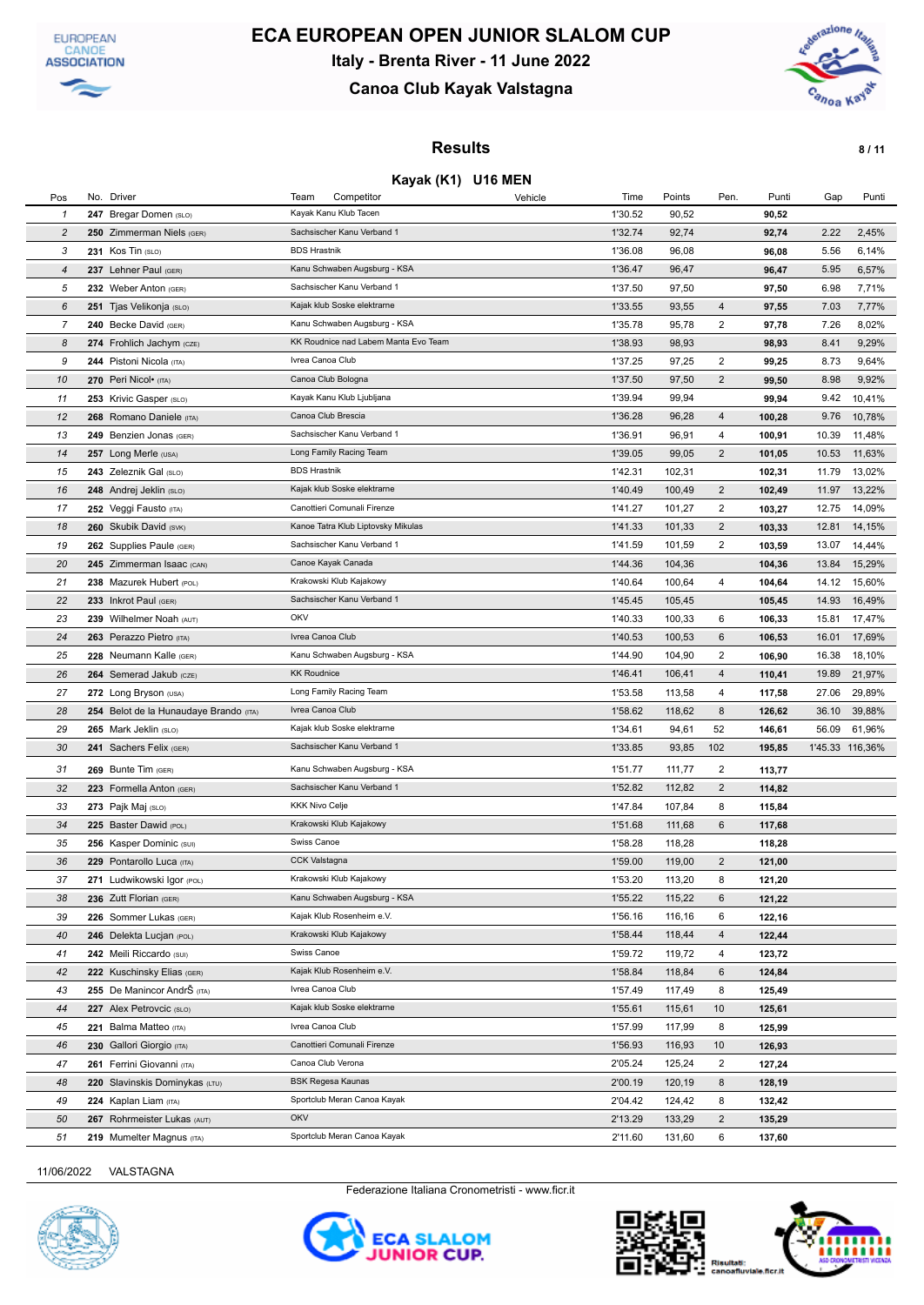



## **Canoa Club Kayak Valstagna**



#### **Results 9/11**

### **Kayak (K1) U16 MEN**

| Pos       | No. Driver                  | Competitor<br>Team          | Vehicle | Time    | Points | Pen. | Punti  | Gap | Punti |
|-----------|-----------------------------|-----------------------------|---------|---------|--------|------|--------|-----|-------|
| 52        | 258 Virant Mark (SLO)       | Kayak Kanu Klub Ljubljana   |         | 2'16.17 | 136.17 | 10   | 146,17 |     |       |
| 53        | 234 Rok Veliscek (SLO)      | Kajak klub Soske elektrarne |         | 2'02.41 | 122.41 | 54   | 176.41 |     |       |
| 54        | 235 Averkinas Adrijus (LTU) | BSK Regesa Kaunas           |         | 2'08.14 | 128.14 | 112  | 240.14 |     |       |
| 55        | 266 Catellani Nicol• (ITA)  | Canoa Club Milano           |         | 3'05.49 | 185.49 | 108  | 293.49 |     |       |
| <b>NA</b> | Tarquini Enea (ITA)<br>259  | Canoanium Club Subiaco      |         |         |        |      |        |     |       |

| Kayak (K1) U18 MEN |                                |                             |         |         |        |                |        |         |                 |  |  |
|--------------------|--------------------------------|-----------------------------|---------|---------|--------|----------------|--------|---------|-----------------|--|--|
| Pos                | No. Driver                     | Competitor<br>Team          | Vehicle | Time    | Points | Pen.           | Punti  | Gap     | Punti           |  |  |
| $\mathbf{1}$       | 288 Ferrazzi Xabier (ITA)      | CCK Valstagna               |         | 1'26.68 | 86,68  |                | 86,68  |         |                 |  |  |
| $\overline{c}$     | 277 Stanzel Christian (GER)    | Augsburger Kayak Verein     |         | 1'28.48 | 88,48  |                | 88,48  | 1.80    | 2,08%           |  |  |
| 3                  | 307 Poletto Mattia (ITA)       | Canoa Club Sacile ASD       |         | 1'28.53 | 88,53  |                | 88,53  | 1.85    | 2,13%           |  |  |
| $\overline{4}$     | 292 Jakob Savli (SLO)          | Kajak klub Soske elektrarne |         | 1'29.67 | 89,67  |                | 89,67  | 2.99    | 3,45%           |  |  |
| 5                  | 286 Rizzieri Nicola (ITA)      | Canoa Club Ferrara          |         | 1'33.58 | 93,58  |                | 93,58  | 6.90    | 7,96%           |  |  |
| 6                  | 301 Sprotowsky Erik (GER)      | Sachsischer Kanu Verband 1  |         | 1'34.32 | 94,32  |                | 94,32  | 7.64    | 8,81%           |  |  |
| $\overline{7}$     | 296 Zidar Ziga (SLO)           | Kayak Kanu Klub Tacen       |         | 1'34.96 | 94,96  |                | 94,96  | 8.28    | 9,55%           |  |  |
| 8                  | 298 Santi Matteo (ITA)         | Canoa Club Sacile ASD       |         | 1'35.41 | 95,41  |                | 95,41  | 8.73    | 10,07%          |  |  |
| 9                  | 293 Long Kyler (USA)           | Long Family Racing Team     |         | 1'36.59 | 96,59  |                | 96,59  | 9.91    | 11,43%          |  |  |
| 10                 | 303 Fehlmann Nicolas (SUI)     | Swiss Canoe                 |         | 1'35.14 | 95,14  | $\overline{2}$ | 97,14  | 10.46   | 12,07%          |  |  |
| 11                 | 306 Grm Enej (SLO)             | Kayak Kanu Klub Tacen       |         | 1'35.26 | 95,26  | 4              | 99,26  | 12.58   | 14,51%          |  |  |
| 12                 | 302 Serra Samuele (ITA)        | Cuneo Canoa ASD             |         | 1'36.73 | 96,73  | $\overline{4}$ | 100,73 | 14.05   | 16,21%          |  |  |
| 13                 | 278 Ulpmer Matthias (ITA)      | ASD Milland Sezione Canoa   |         | 1'41.33 | 101,33 |                | 101,33 | 14.65   | 16,90%          |  |  |
| 14                 | 276 Sharp Samuel (USA)         | Nanthahala Racing Club      |         | 1'38.63 | 98,63  | $\overline{4}$ | 102,63 | 15.95   | 18,40%          |  |  |
| 15                 | 305 Benciolini Stefano (ITA)   | Canoa Club Verona           |         | 1'34.93 | 94,93  | 8              | 102,93 | 16.25   | 18,75%          |  |  |
| 16                 | 285 Bloor Vincent (NZL)        | Canoe Slalom NZ             |         | 1'43.53 | 103,53 | $\overline{2}$ | 105,53 | 18.85   | 21,75%          |  |  |
| 17                 | 291 Pilbrow Ben (NZL)          | Canoe Slalom NZ             |         | 1'42.27 | 102,27 | $\overline{4}$ | 106,27 | 19.59   | 22,60%          |  |  |
| 18                 | 295 Proietti Leonardo (ITA)    | Canoanium Club Subiaco      |         | 1'31.33 | 91,33  | 50             | 141,33 | 54.65   | 63,05%          |  |  |
| 19                 | 275 Crosbee Mark (AUS)         | Melbourne Canoe Club        |         | 1'31.27 | 91,27  | 54             | 145,27 | 58.59   | 67,59%          |  |  |
| 20                 | 300 Kosciukiewicz Marcin (POL) | Krakowski Klub Kajakowy     |         | 1'40.34 | 100,34 | 50             | 150,34 | 1'03.66 | 73,44%          |  |  |
| 21                 | 294 Christensen Nathan (CAN)   | Canoe Kayak Canada          |         | 1'36.95 | 96,95  | 104            | 200,95 |         | 1'54.27 131,83% |  |  |
| 22                 | 299 Sara mattia (ITA)          | Cus Milano                  |         | 1'41.55 | 101,55 | 100            | 201,55 |         | 1'54.87 132,52% |  |  |
| 23                 | 297 Sartor Enrico (ITA)        | Canoa Club Bologna          |         | 1'43.38 | 103,38 | 6              | 109,38 |         |                 |  |  |
| 24                 | 283 Spertino Lorenzo (ITA)     | Ivrea Canoa Club            |         | 1'48.05 | 108,05 | $\overline{4}$ | 112,05 |         |                 |  |  |
| 25                 | 287 Guidi Damiano (ITA)        | Canottieri Comunali Firenze |         | 1'46.22 | 106,22 | 6              | 112,22 |         |                 |  |  |
| 26                 | 280 Artusio Ruben (ITA)        | Cuneo Canoa ASD             |         | 1'45.22 | 105,22 | 8              | 113,22 |         |                 |  |  |
| 27                 | 281 Pranskunas Vejas (LTU)     | <b>BSK Regesa Kaunas</b>    |         | 1'50.71 | 110,71 | 6              | 116,71 |         |                 |  |  |
| 28                 | 289 Stakelies Jason (GER)      | Sachsischer Kanu Verband 1  |         | 1'56.23 | 116,23 | $\overline{2}$ | 118,23 |         |                 |  |  |
| 29                 | 282 Traversi Tommaso (ITA)     | Canottieri Comunali Firenze |         | 1'56.10 | 116,10 | 4              | 120,10 |         |                 |  |  |
| 30                 | 290 Baroli Stefano (ITA)       | Canoa Club Milano           |         | 1'37.18 | 97,18  | 52             | 149,18 |         |                 |  |  |
| 31                 | 284 Lelli Filippo (ITA)        | Canoa Club Bologna          |         | 2'17.95 | 137,95 | 14             | 151,95 |         |                 |  |  |
| 32                 | 279 Monogrammi Valerj (ITA)    | Canottieri Comunali Firenze |         | 2'16.25 | 136,25 | 22             | 158,25 |         |                 |  |  |
| 33                 | 304 Chiostrini Ruggero (ITA)   | Canottieri Comunali Firenze |         | 2'02.09 | 122,09 | 54             | 176,09 |         |                 |  |  |
|                    |                                |                             |         |         |        |                |        |         |                 |  |  |





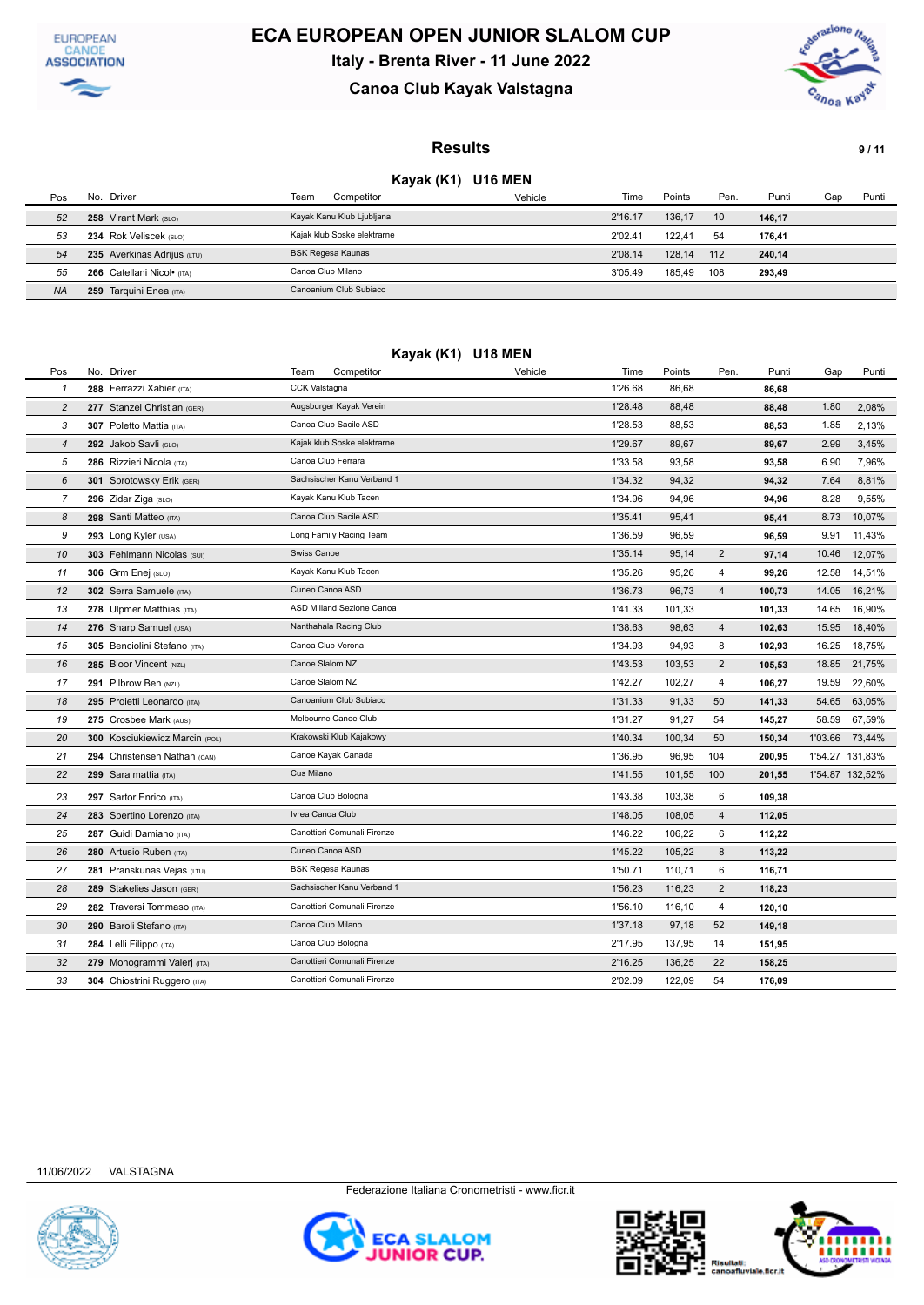



### **Canoa Club Kayak Valstagna**



### **Results 10/11**

### **Kayak (K1) U23 MEN**

| Pos            | No. Driver                 | Team<br>Competitor      | Vehicle | Time    | Points | Pen.           | Punti  | Gap   | Punti  |
|----------------|----------------------------|-------------------------|---------|---------|--------|----------------|--------|-------|--------|
|                | 314 Barzon Tommaso (ITA)   | Canoa Club Verona       |         | 1'26.38 | 86,38  |                | 86,38  |       |        |
| 2              | 309 Romano Marco (ITA)     | Canoa Club Brescia      |         | 1'26.51 | 86,51  | $\overline{2}$ | 88,51  | 2.13  | 2,47%  |
| 3              | 313 Barzon Giacomo (ITA)   | Canoa Club Verona       |         | 1'29.37 | 89,37  |                | 89,37  | 2.99  | 3,46%  |
| $\overline{4}$ | 315 Kuchno Tadeusz (POL)   | Krakowski Klub Kajakowy |         | 1'29.40 | 89,40  |                | 89.40  | 3.02  | 3,50%  |
| 5              | 312 Bolyard Wesley (USA)   | Nanthahala Racing Club  |         | 1'34.11 | 94.11  | 2              | 96.11  | 9.73  | 11.26% |
| 6              | 308 Bernard Simone (ITA)   | Ivrea Canoa Club        |         | 1'31.63 | 91,63  | 54             | 145.63 | 59.25 | 68,59% |
|                | 316 Zielonka Mark (CAN)    | Canoe Kayak Canada      |         | 1'40.04 | 100.04 | 6              | 106.04 |       |        |
| 8              | 310 Zeccola Marco (ITA)    | Canoa Club Milano       |         | 1'46.01 | 106,01 | 10             | 116,01 |       |        |
| 9              | Ponzo Michele (ITA)<br>311 | Cuneo Canoa ASD         |         | 1'52.36 | 112.36 | 6              | 118.36 |       |        |

#### **Canoe Single (C1) U12 LADIES**

| Pos       | Driver<br>No.                         | .<br>Competitor<br>Team | Vehicle | Time | Points | Pen. | Punti | Gap | Punti |
|-----------|---------------------------------------|-------------------------|---------|------|--------|------|-------|-----|-------|
| <b>NA</b> | 247<br>uignon Vittoria (ITA)<br>J I 1 | Ivrea Canoa Club        |         |      |        |      |       |     |       |

### **Canoe Single (C1) U14 LADIES**

| Pos            | Driver<br>No.                    | Team<br>Competitor         | Vehicle | Time    | Points | Pen. | Punti  | Gap   | Punti        |
|----------------|----------------------------------|----------------------------|---------|---------|--------|------|--------|-------|--------------|
|                | 321 Krech Neele (GER)            | Sachsischer Kanu Verband 1 |         | 2'32.35 | 152.35 |      | 154.35 |       |              |
| $\overline{2}$ | 319 DidonŠ Anna (ITA)            | <b>CCK Valstagna</b>       |         | 2'33.36 | 153.36 | 8    | 161.36 | 7.01  | 4,54%        |
| 3              | 323 Muller Maxi (GER)            | Sachsischer Kanu Verband 1 |         | 2'57.39 | 177.39 |      | 179.39 | 25.04 | 16.22%       |
| 4              | 324 Linkerhand Paula (GER)       | Sachsischer Kanu Verband 2 |         | 2'38.09 | 158.09 | 50   | 208.09 |       | 53.74 34,82% |
| <b>NA</b>      | 320 Lovato Isabel (ITA)          | <b>CCK Valstagna</b>       |         |         |        |      |        |       |              |
| 6              | 318 Heinecke Ashley (GER)        | Sachsischer Kanu Verband 2 |         | 3'29.49 | 209.49 | 8    | 217,49 |       |              |
| <b>NA</b>      | 322 Nesseltrager Katharina (GER) | Sachsischer Kanu Verband 2 |         |         |        |      |        |       |              |

#### **Canoe Single (C1) U16 LADIES**

| Pos            |     | No. Driver                     | Team                 | Competitor                   | Vehicle | Time    | Points | Pen. | Punti  | Gap   | Punti  |
|----------------|-----|--------------------------------|----------------------|------------------------------|---------|---------|--------|------|--------|-------|--------|
|                |     | 325 Pinteric Naja (SLO)        | <b>KK Klub Catez</b> |                              |         | 1'54.96 | 114.96 |      | 114.96 |       |        |
| $\overline{2}$ |     | 332 Heydenreich Christin (GER) |                      | Sachsischer Kanu Verband 1   |         | 1'55.71 | 115,71 | 2    | 117,71 | 2.75  | 2,39%  |
| 3              |     | 330 Butikofer Fia (SUI)        | Swiss Canoe          |                              |         | 1'58.69 | 118.69 | 2    | 120.69 | 5.73  | 4,98%  |
| $\overline{4}$ |     | 329 Asja Jug (SLO)             |                      | Kaiak klub Soske elektrarne  |         | 1'57.17 | 117.17 | 4    | 121,17 | 6.21  | 5,40%  |
| 5              | 327 | Diemer Carolin (GER)           |                      | Augsburger Kayak Verein      |         | 2'11.03 | 131.03 | 4    | 135.03 | 20.07 | 17.46% |
| 6              | 331 | Bahner Merle (GER)             |                      | Kanu Schwaben Augsburg - KSA |         | 2'21.76 | 141.76 | 4    | 145.76 | 30.80 | 26.79% |
|                |     | 326 Crosbee Sarah (AUS)        |                      | Melbourne Canoe Club         |         | 2'19.62 | 139.62 | 6    | 145.62 |       |        |
| 8              | 328 | Lampic Ema (SLO)               | Kanu Club Simon      |                              |         | 2'22.64 | 142.64 | 6    | 148.64 |       |        |

### **Canoe Single (C1) U18 LADIES**

| Pos       | Driver<br>No.                 | Team<br>Competitor      | Vehicle | Time    | Points | Pen.           | Punti  | Gap   | Punti |
|-----------|-------------------------------|-------------------------|---------|---------|--------|----------------|--------|-------|-------|
|           | 336 Gillich Justina (GER)     | Augsburger Kayak Verein |         | 2'11.88 | 131.88 |                | 131,88 |       |       |
|           | 333 Marchegiano Cecilia (ITA) | Ivrea Canoa Club        |         | 2'19.21 | 139.21 | $\overline{a}$ | 143.21 | 11.33 | 8,59% |
|           | 334 Gilfillan Sophie (CAN)    | Canoe Kayak Canada      |         | 2'32.81 | 152.81 | 4              | 156.81 |       |       |
| <b>NP</b> | 335 Olson Beatrice (CAN)      | Canoe Kayak Canada      |         |         |        |                |        |       |       |